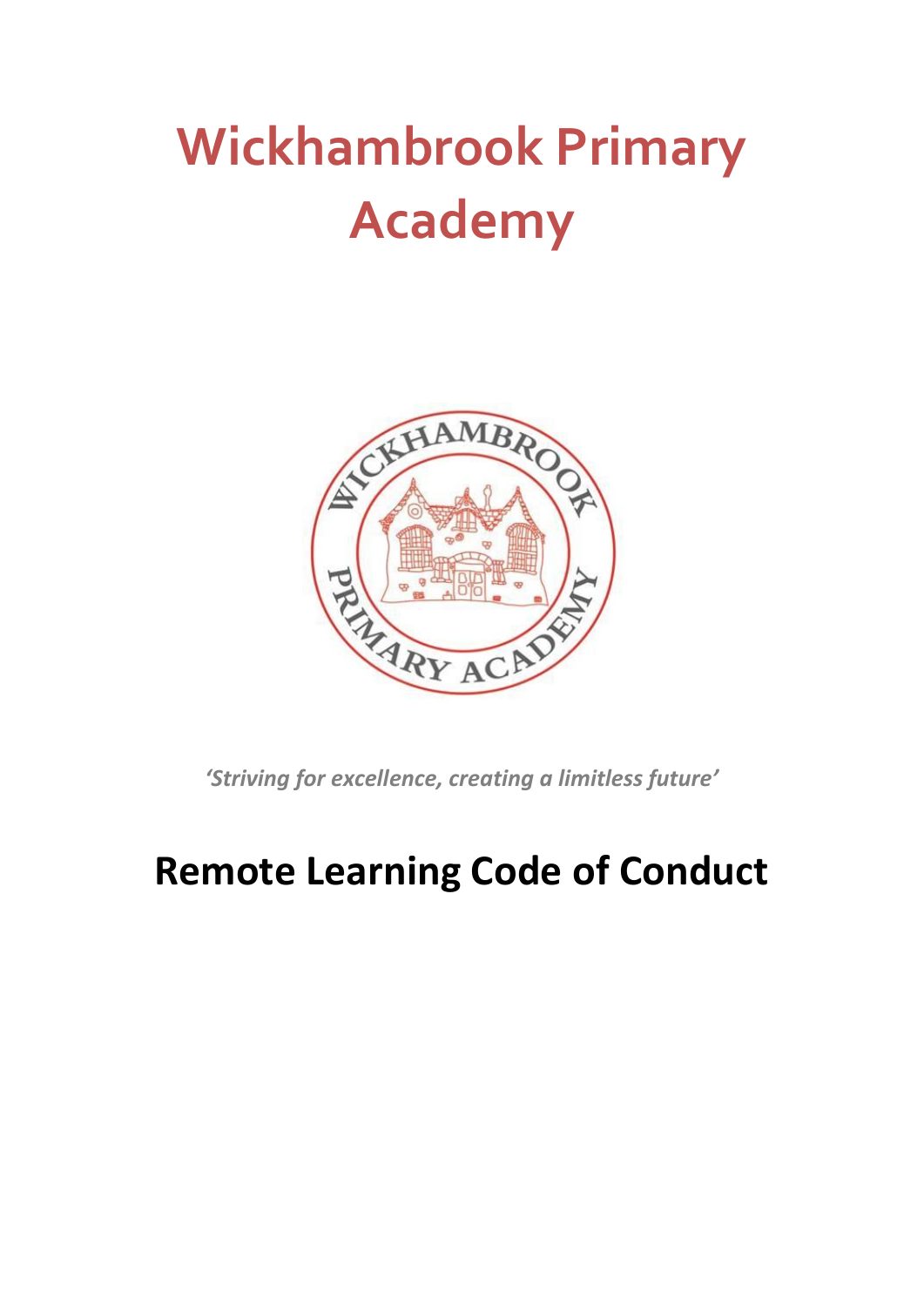### Remote Learning Agreement

This agreement sets out how remote learning will be delivered at Wickhambrook Primary Academy.

#### **Staff code of conduct**

When providing remote learning our staff will follow this code of conduct:

- 1. 1:1s should be avoided where possible; a parent/carer should be present for the duration of the session (in the locality).
- 2. Staff should not behave any differently towards pupils compared with when they are in school. They must never attempt to arrange any meeting, including additional sessions, without the full prior knowledge and approval of the school, and should never do so directly with a pupil.
- 3. Staff should make reasonable adjustments and specific arrangements for SEND pupils remotely as you would in the classroom.
- 4. Staff should only use platforms specified by the school. They should not attempt to use a personal system or personal login for remote teaching or set up any system on behalf of the school without prior approval.
- 5. All remote learning sessions must be recorded so that if any issues arise the video can be reviewed. The recording must be stored on the school's network or secure area of the cloud in an area that can only be accessed by those staff who need to. It will be retained for a year, after which time it should be deleted. Staff must not take secret recordings or screenshots of themselves or pupils during sessions.
- 6. Staff should conduct any remote learning sessions in a professional manner, as if they were in school. This includes being suitably dressed, using professional and appropriate language and not being in a bedroom or bathroom. Where the use of a bedroom is unavoidable, it should be impossible to tell that it is a bedroom, even if the camera slips. The camera view should not include any personal information or inappropriate objects and the background should be blurred/changed.
- 7. If anything inappropriate happens or anything which could be construed in this way staff must immediately inform their line manager and keep a written record. This is to protect staff and pupils.
- 8. Staff should look out for signs that a child may have been harmed or be at risk of harm, as they would if they were in school. Any concerns or disclosures must immediately be passed on to the Designated Safeguarding Lead in the pupil's school or, in their absence, a deputy designated safeguarding lead, in line with the school's child protection procedures.

#### **What we expect from parent(s)/carer(s)**

To keep your child safe and ensure they get the most from remote learning, we expect you to:

- 1. Where possible be present for the duration of the session. Try to be in the room for all sessions, especially for younger children.
- 2. If your child has additional needs and attends mainstream school please liaise with the schools SENCO regarding what is working well or needs adjusting for your child. If your child attends a specialist provision (school or hub) then you will receive additional guidance from them and are invited to be in close contact regarding your child's specific needs.